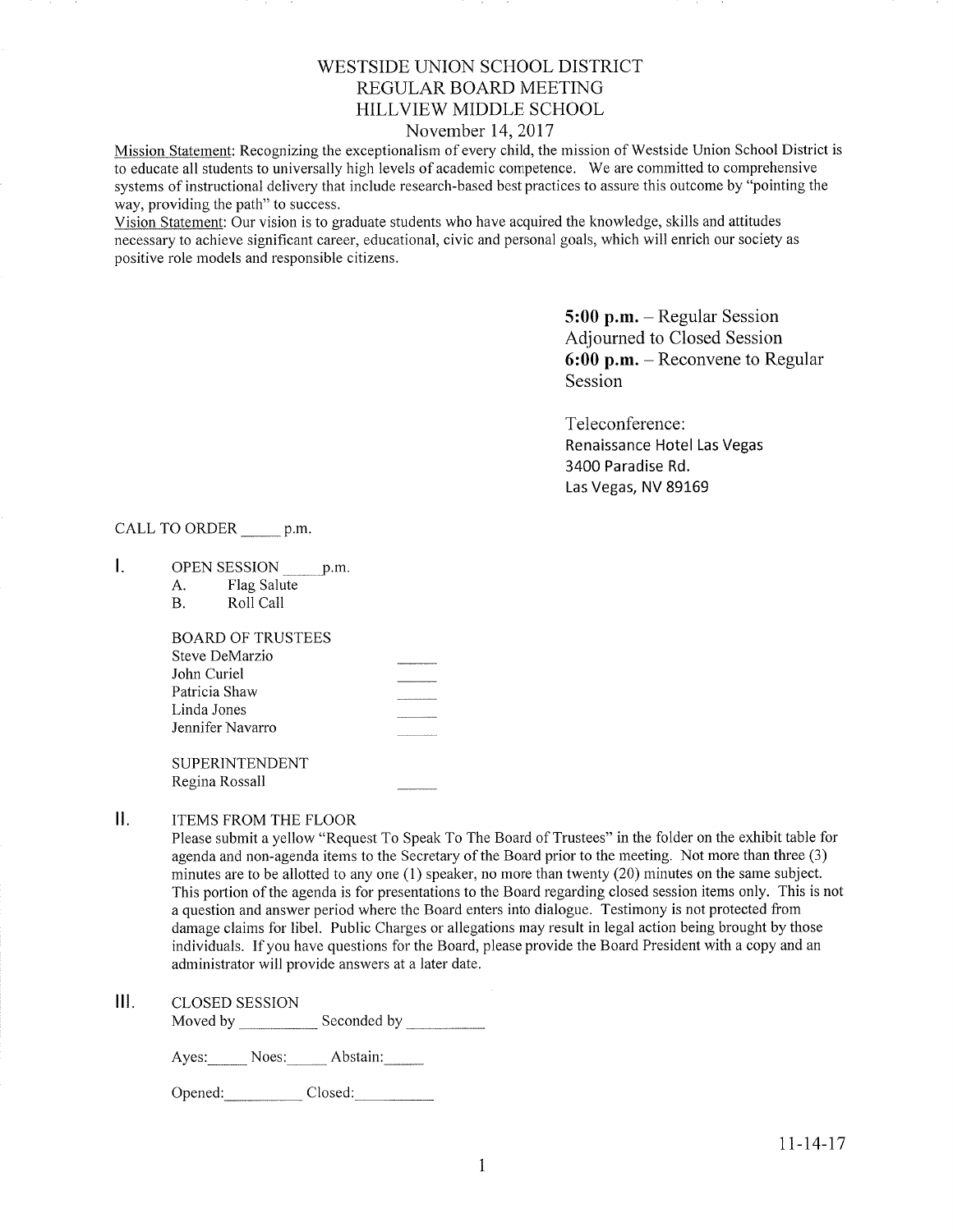- a. Conference with Labor Negotiators (Gov't. Code \$54957.6)
- b. Existing/Anticipated/Pending Litigation (Gov't Code \$54956.9)
- c. Conference with Real Property Negotiator
- d. Public Employee Discipline/Dismissal/Release/Appointment (Gov't Code \$54957)
- e. Pupil Personnel (Ed Code 35746 and 48918)
- IV. RECONVENE TO OPEN SESSION AT p.m.
- V. REPORT OF CLOSED SESSION ACTION

#### VI PRESENTATIONS

- A. Del Sur's Site Presentation and Employee Recognition
- B. Local Control and Accountability Plan Report on Local Indicators C. Human Resources Robert Hughes, Deputy Superintendent
- 

#### HEAzuNG SESSION/STAFF REPORTS vil

- A. Board Comments
- **B.** Staff Reports
	- l. Assistant Superintendent Administrative Services
	- 2. Assistant Superintendent Educational Services
	- 3. Deputy Superintendent 4. Superintendent
	-

#### PERSONAL APPEARANCES VIII.

- A. Westside Union Teachers Association Representatives
- B. California School Employees Association Representatives C. Parent Teacher Association Representatives
- 
- D. West Antelope Valley Educational Foundation Representatives
- ITEMS FROM THE FLOOR  $IX.$

Please submit a yellow "Request To Speak To The Board of Trustees" in the folder on the exhibit table for agenda and non-agenda items to the Secretary of the Board prior to the meeting. Not more than three (3) minutes are to be allotted to any one  $(1)$  speaker, no more than twenty  $(20)$  minutes on the same subject. This is not a question and answer period where the Board enters into dialogue. Testimony is not protected from damage claims for libel. Public Charges or allegations may result in legal action being brought by those individuals. If you have questions for the Board, please provide the Board President with a copy and an administrator will provide answers at a later date.

PUBLIC HEAzuNG None  $X_{1}$ 

#### XI BUSINESS SESSION

- A. Organizational/Governance
	- 1. Agenda

Goal #

Iteml

Moved by Seconded by Seconded by Seconded by Seconded by Seconded by Seconded by Seconded by Seconded by Seconded by Seconded by Seconded by Seconded by Seconded by Seconded by Seconded by Seconded by Seconded by Seconded

To approve the Agenda of the Regular Meeting of November 14,2011

Ayes: Noes: Abstain: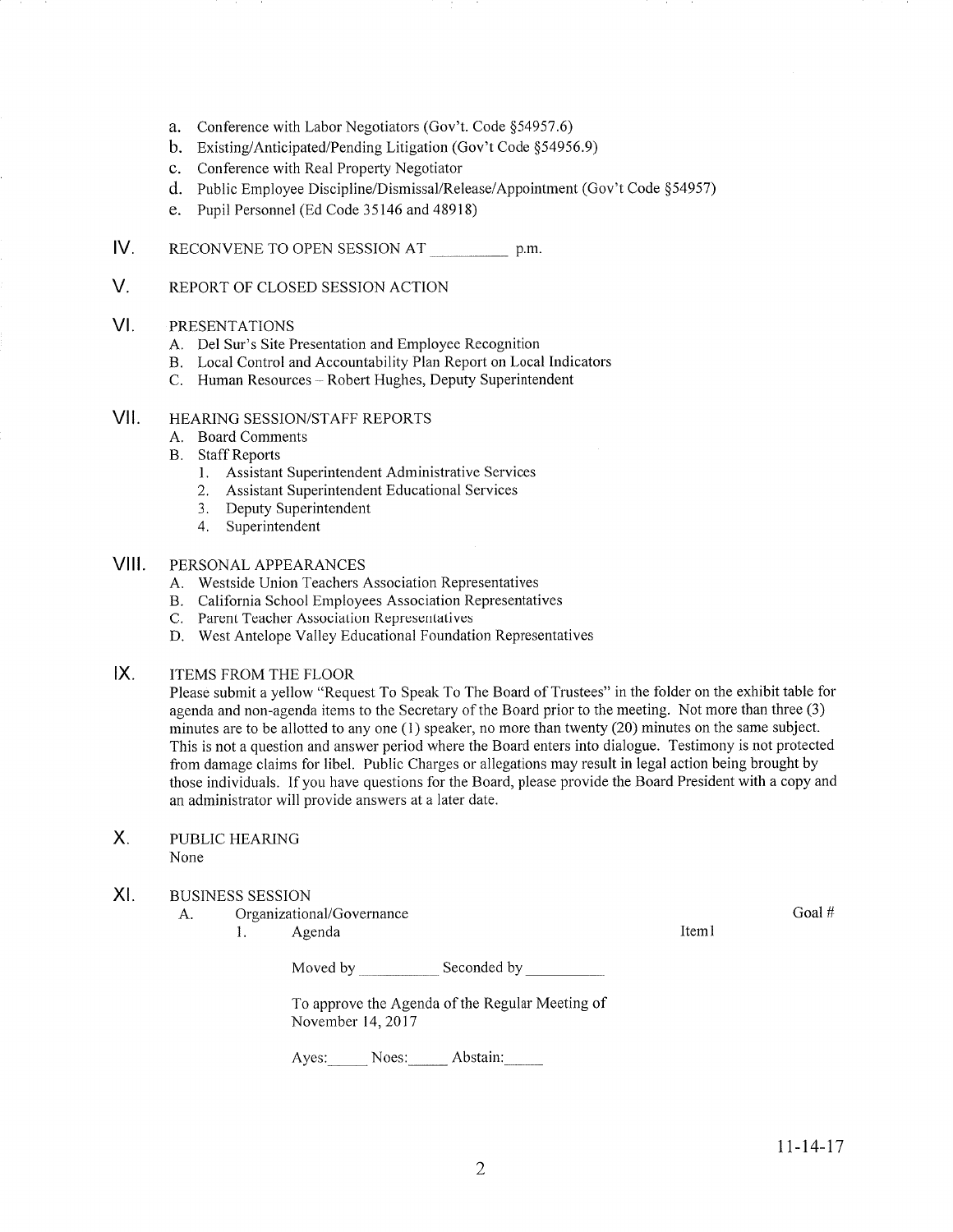| Actions proposed for the Consent Calendar, are items with adopted policies and     |  |
|------------------------------------------------------------------------------------|--|
| approved practices of the District and are deemed routine in nature. They will be  |  |
| acted upon in one motion, without discussions, unless members of the Board request |  |
| an item's removal. The item will then be removed from the motion to approve and    |  |
| after the approval of the consent agenda the item(s) will be heard.                |  |
|                                                                                    |  |

2

Items  $2a - 2g$  Goal #

Item 3

Item 4

Item <sup>5</sup>

| 2. | Consent                                                                                     |  |  |
|----|---------------------------------------------------------------------------------------------|--|--|
|    | Minutes of the Regular Meeting on November 7, 2017<br>a.                                    |  |  |
|    | Fundraising Authorizations<br>b.                                                            |  |  |
|    | Gifts to the District<br>$c_{\cdot}$                                                        |  |  |
|    | d. Personnel Report                                                                         |  |  |
|    | e. Purchase Orders                                                                          |  |  |
|    | f.<br>Consultant/Contract Schedule                                                          |  |  |
|    | Conference/Workshop Schedule<br>g.                                                          |  |  |
|    |                                                                                             |  |  |
|    | Approval of the Consent Items as presented.                                                 |  |  |
|    | Ayes: Noes: Abstain:                                                                        |  |  |
| 3. | Nomination for CSBA Delegate Assembly                                                       |  |  |
|    |                                                                                             |  |  |
|    |                                                                                             |  |  |
|    | for<br><b>CSBA Delegate Assembly</b>                                                        |  |  |
|    | Ayes: Noes: Abstain:                                                                        |  |  |
| 4. | Change of Board Meeting Date from December 19, 2017,<br>to December $12, 2017$              |  |  |
|    |                                                                                             |  |  |
|    | Approval of the change of Board Meeting Date from<br>December 19, 2017 to December 12, 2017 |  |  |

December 19,2011 to December 12,2011

Ayes: Noes: Abstain:

| -5. | Discussion Item |  |
|-----|-----------------|--|
|     | Governance      |  |

4

Item 6 B. Educational Services 6. Local Control and Accountability Plan Report on Local Indicators

Moved by \_\_\_\_\_\_\_\_\_\_\_\_\_\_ Seconded by

 $\sim$ 

 $\sim 30$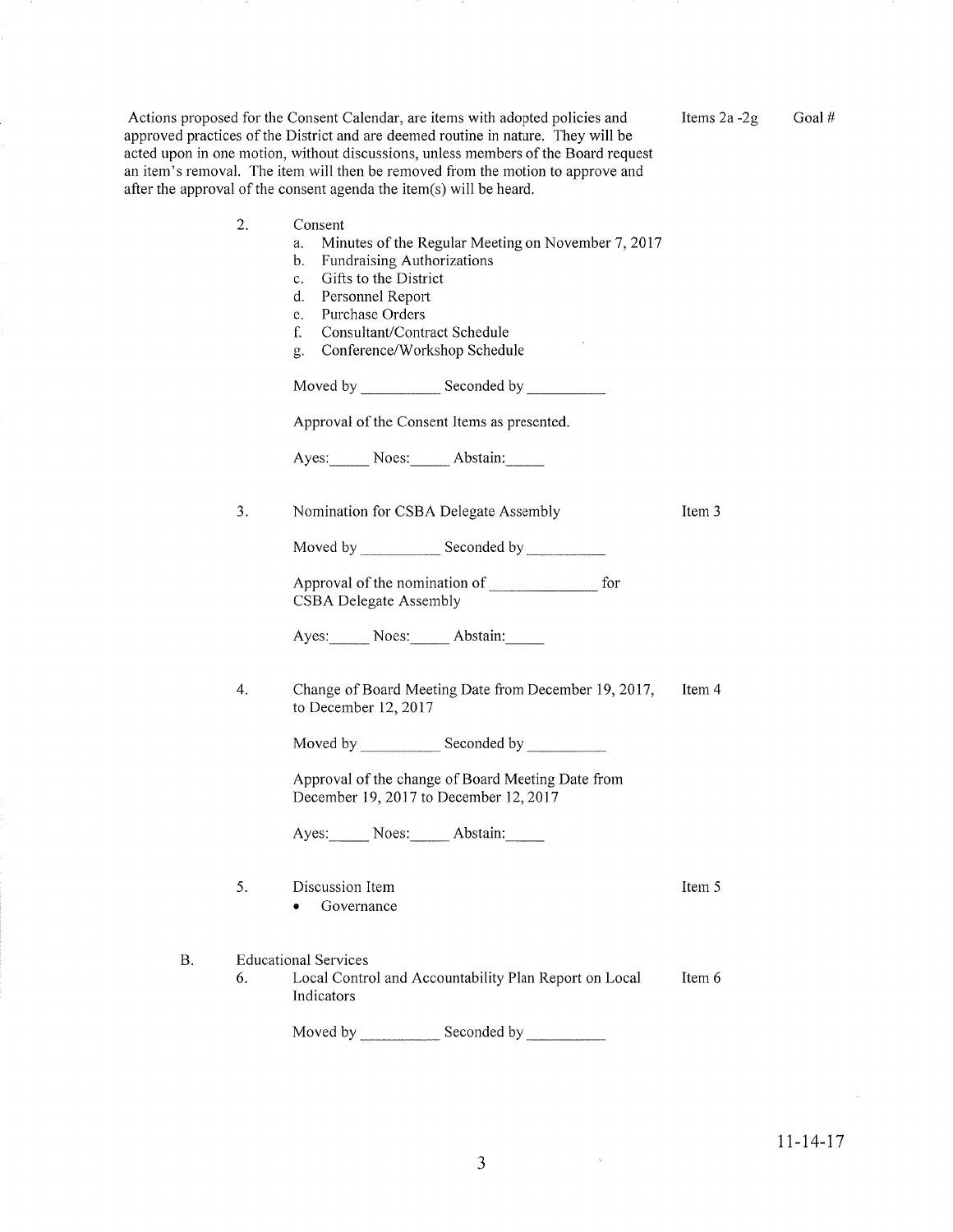Approval of the Local Control and Accountability Plan Reporl on Local Indicators

Ayes: Noes: Abstain:

- C. Personnel
	- Item 7 1. Revised and New Board Policies and Administrative Regulations:
		- o AR 4112, Appointment and Conditions of Employment
		- BP 4112.2, Certification
		- $\bullet$  AR 4112.21, Interns
		- AR 4112.23, Qualifications/Assignment of Special Education Teachers
		- $\bullet$  BP 4113, Assignment
		- AR 4115, Evaluation/Supervision
		- AR 4222, Teacher Aides/Paraprofessionals
		- AR 4261.1, Personal Illness/Injury Leave

Moved by Seconded by Seconded by Seconded by Seconded by Seconded by Seconded by Seconded by Seconded by Seconded by Seconded by Seconded by Seconded by Seconded by Seconded by Seconded by Seconded by Seconded by Seconded

Approval of the second and final reading of the revised and new Board Policies and Administrative Regulations

Ayes: Noes: Abstain:

#### Business D.

Item 8 8. Resolution 18-04, Acknowledging the Use of Routine Restricted Maintenance Account Funds for Emergency/Disaster Storage Containers

Moved by Seconded by Seconded by Seconded by Seconded by Seconded by Seconded by Seconded by Seconded by Seconded by Seconded by Seconded by Seconded by Seconded by Seconded by Seconded by Seconded by Seconded by Seconded

Approval of Resolution 18-04, Acknowledging the Use of Routine Restricted Maintenance Account Funds for Emergency/Disaster Storage Containers.

Ayes: Noes: Abstain:

9. Cottonwood Modernization, Change Order No. 3 to Monet Item 9 Construction, Inc.

Moved by Seconded bv

Approval of the Cottonwood Modernization, Change Order No. 3 to Monet Construction, Inc.

Ayes: Noes: Abstain:

INFORMATION SESSION xil

A. Items From The Floor - Continued

4A

Goal #